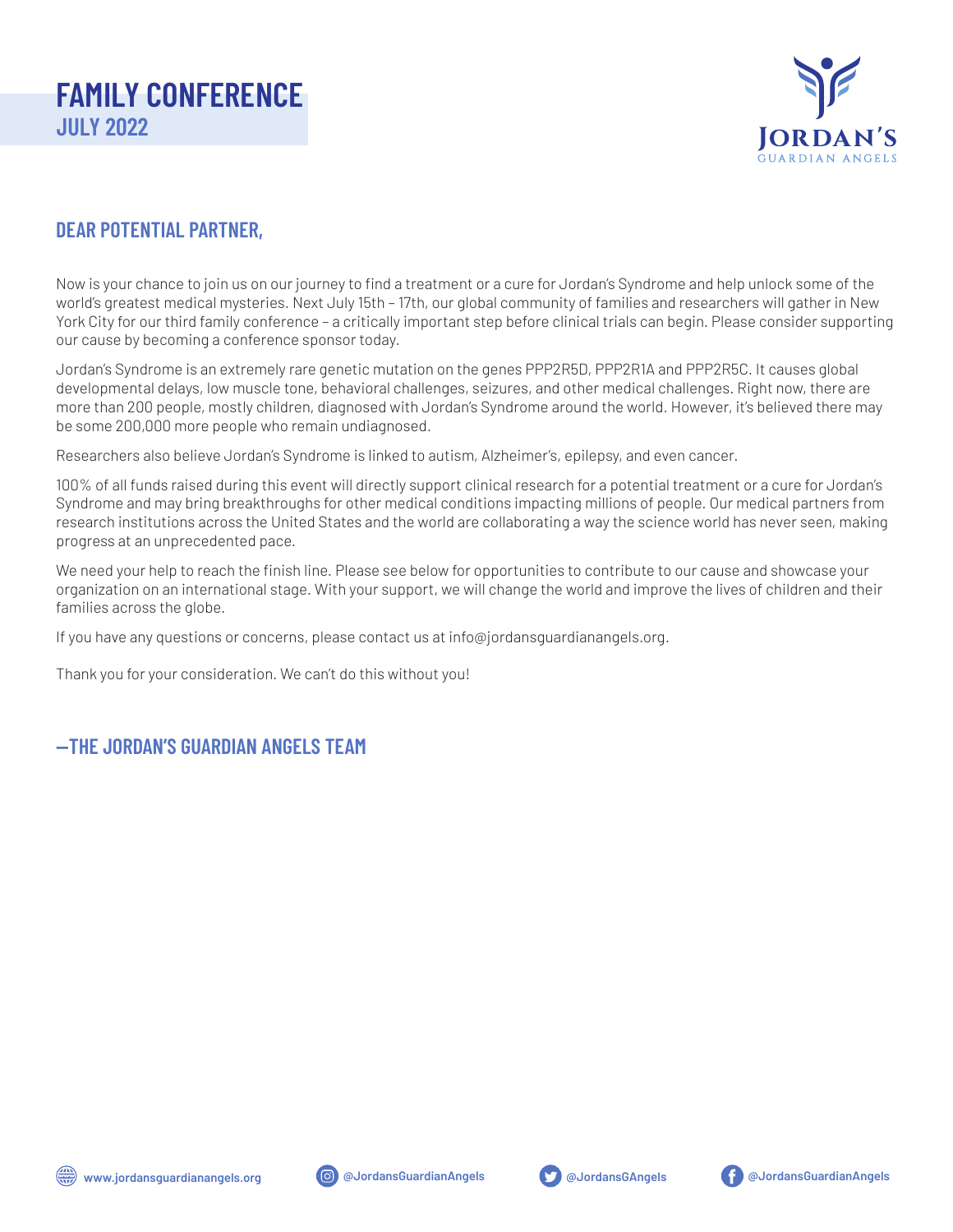# **SPONSOR A CONFERENCE EVENT:**



**\$500**





**SIBLINGS WORKSHOP \$2,000**



**TRAVEL FOR A FAMILY OF 4 \$2,000**

> **MOMS RETREAT \$2,500**



ş۶ş **COFFEE BAR (X2) \$5,000**





### **GLOBAL VIRTUAL INTEGRATION \$10,000**



Freek **LUNCH (X2) \$20,000**

**OPENING DINNER \$30,000**





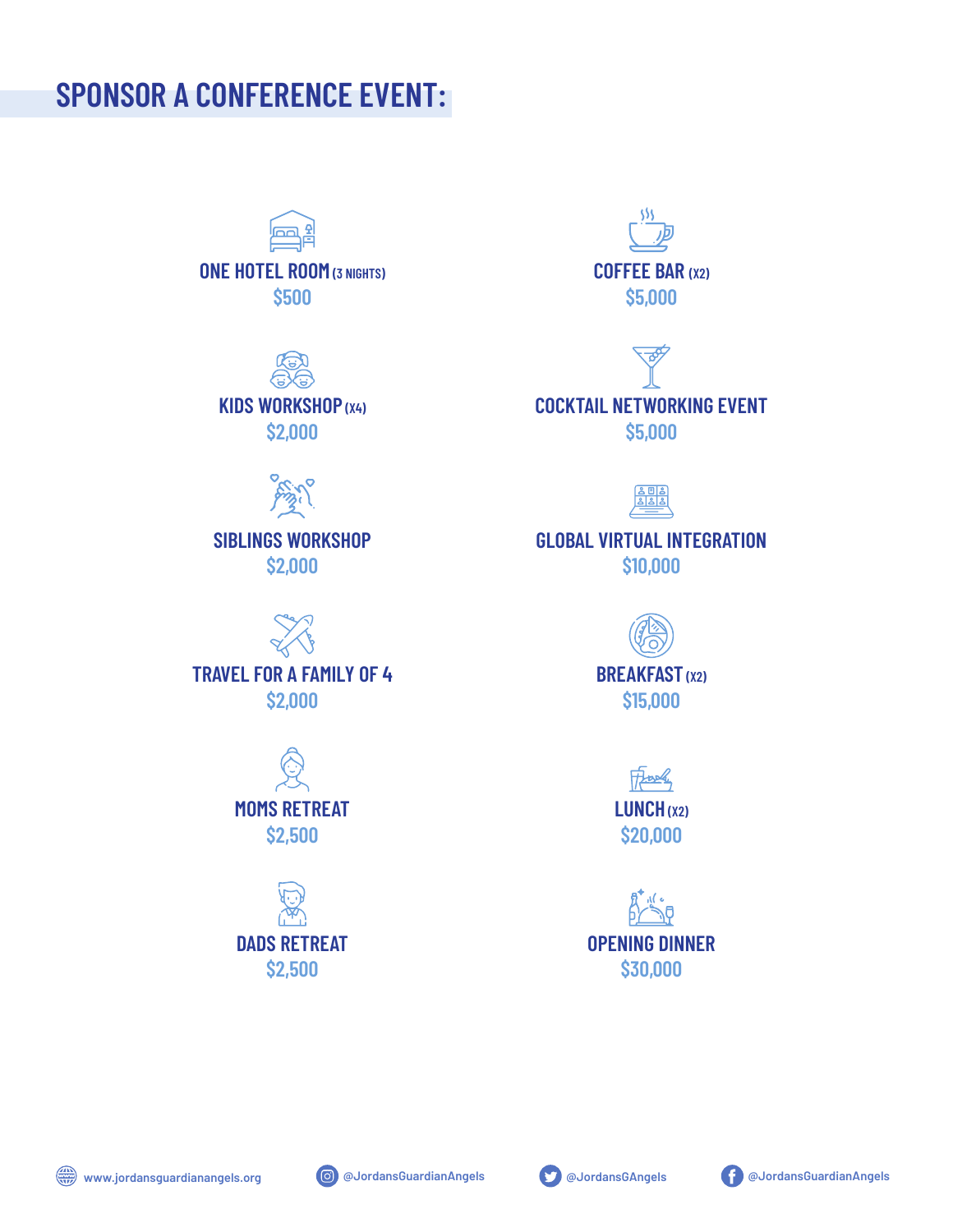# **SPONSORSHIP LEVELS**



SPONSORSHIP LEVEL: **BRONZE <\$1,000**

SPONSORSHIP LEVEL: **SILVER \$2,000**

SPONSORSHIP LEVEL: **GOLD \$5,000**

SPONSORSHIP LEVEL: **PLATINUM \$10,000**

## SPONSORSHIP LEVEL: **DIAMOND >\$10,000**

| <b>BECOME A</b><br><b>SPONSOR TODAY!</b>                          | <b>Bronze</b><br>$(<\frac{1}{51,000})$ | <b>Silver</b><br>(S2,000) | Gold<br>(S5,000) | <b>Platinum</b><br>(\$10,000) | <b>Diamond</b><br>$($ >\$10,000) |
|-------------------------------------------------------------------|----------------------------------------|---------------------------|------------------|-------------------------------|----------------------------------|
| Display on screen during event                                    | X                                      | X                         | X                | $\boldsymbol{\mathsf{x}}$     | x                                |
| Be part of the Sponsors Banner                                    | x                                      | x                         | X                | x                             | x                                |
| Personalized thank you from out families                          | x                                      | X                         | X                | x                             | x                                |
| Display your signage at event                                     |                                        | x                         | x                | x                             | x                                |
| Promote on our social media                                       |                                        |                           | X                | x                             | x                                |
| Logo part of recap video sent to global<br>audience               |                                        |                           |                  | X                             |                                  |
| Display logo/name on website for three<br>months around the event |                                        |                           |                  |                               | x                                |